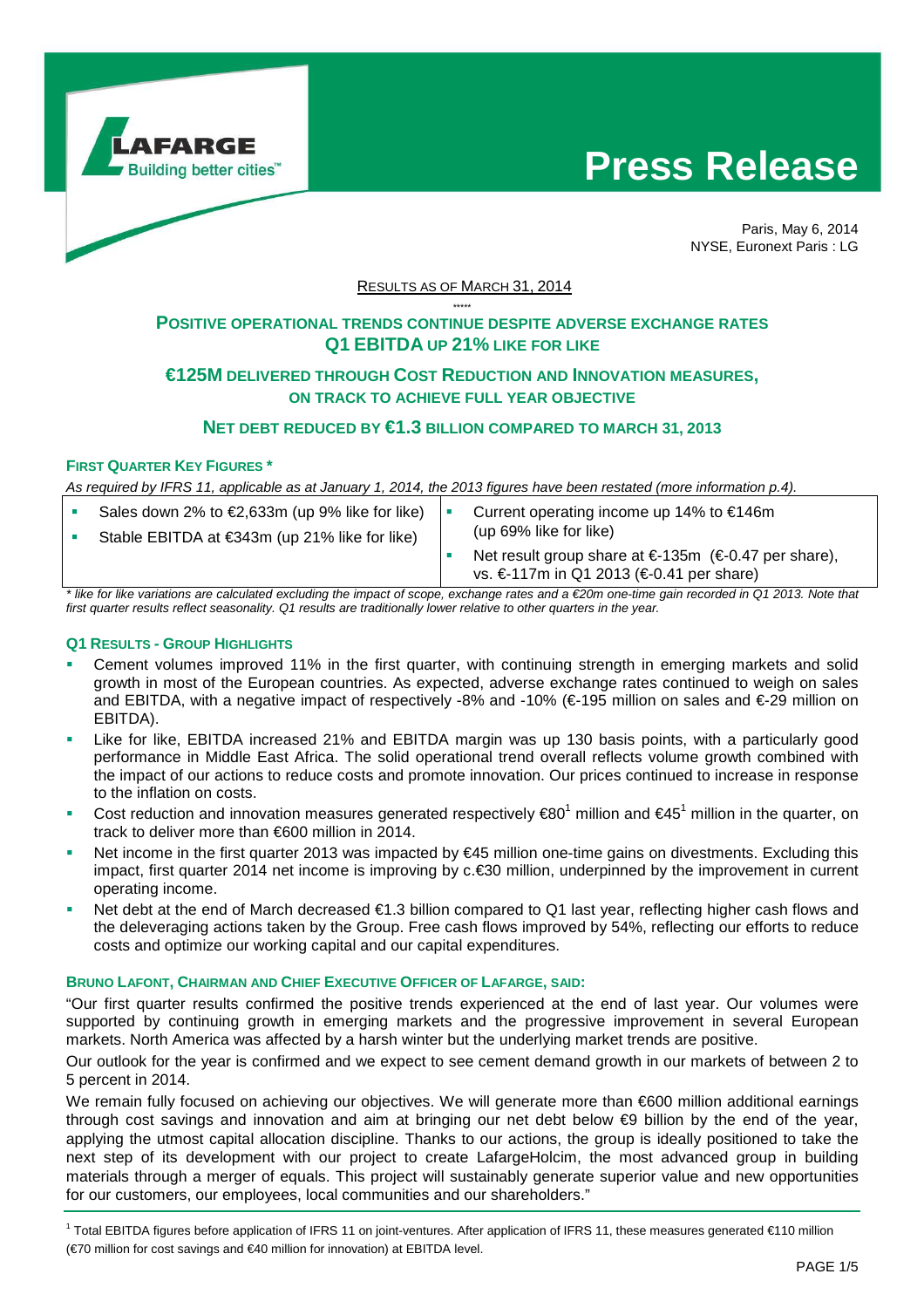#### **OUTLOOK**

l

Overall the Group continues to see cement demand increasing for the full year and estimates market growth of between 2 to 5 percent in 2014 versus 2013. Emerging markets continue to be the main driver of demand and Lafarge will benefit from its well-balanced geographic spread of high quality assets.

Cost inflation should continue at a similar pace as in 2013, which should result in higher prices overall.

As announced in 2013, the Group targets to reduce net debt to below €9 billion in 2014<sup>\*</sup>.

#### **CONSOLIDATED ACCOUNTS AS AT MARCH 31, 2014**

The Board of Directors of Lafarge, chaired by Bruno Lafont, met on May 5, 2014 and approved the accounts for the period ended March 31, 2014. Further to their limited review of the interim condensed consolidated financial statements of Lafarge, the auditors have established a report which is included in the interim financial report.

|                                              | <b>First Quarter</b> |              |                  |                     |
|----------------------------------------------|----------------------|--------------|------------------|---------------------|
|                                              |                      |              | <b>Variation</b> |                     |
|                                              | 2014                 | $2013^{(3)}$ | <b>Gross</b>     | Like for like $(4)$ |
| <b>Volumes</b>                               |                      |              |                  |                     |
| Cement (million tons)                        | 25.9                 | 23.9         | 8%               | 11%                 |
| Pure Aggregates (million tons)               | 26.9                 | 26.4         | 2%               | 4%                  |
| Ready-Mix Concrete (million m <sup>3</sup> ) | 5.7                  | 5.8          |                  | $-1%$               |
| Results (million euros)                      |                      |              |                  |                     |
| <b>Sales</b>                                 | 2,633                | 2,675        | $-2%$            | 9%                  |
| EBITDA <sup>(1)</sup>                        | 343                  | 342          |                  | 21%                 |
| EBITDA margin (%)                            | 13.0%                | 12.8%        | 20bps            | 130bps              |
| <b>Current Operating Income</b>              | 146                  | 128          | 14%              | 69%                 |
| Net income Group share                       | (135)                | (117)        | nm               |                     |
| Earnings per share $(\epsilon)^{(2)}$        | (0.47)               | (0.41)       | nm               |                     |
| Free cash flow <sup>(1)</sup>                | (123)                | (265)        | 54%              |                     |
| Net debt $(5)$                               | 9,951                | 11,204       | $-11%$           |                     |

 $<sup>(1)</sup>$  EBITDA is defined as the current operating income before depreciation and amortization on tangible and intangible assets and free cash flow is</sup> the net cash generated or used in continuing operating activities less sustaining capital expenditures. They are both non-GAAP financial measures

 $^{(2)}$  Basic average number of shares outstanding of 287.4 million and 287.1 million for first quarter 2014 and 2013, respectively.

 $^{(3)}$  Figures have been restated further to the application of IFRS11 on joint-ventures.

 $^{(4)}$  At constant scope and exchange rates and excluding a  $E$ 20m one-time gain recorded in Q1 2013 in North America.

<sup>(5)</sup> Before application of IFRS 11 on joint-ventures, net debt figures stood at €10,445 million at the end of March 2014 and at €11,812 million at the end of March 2013.

LAFARGE

<sup>∗</sup> This objective, announced in 2013, was based on figures as reported, i.e. before the impact of the application of IFRS 11 on joint-ventures.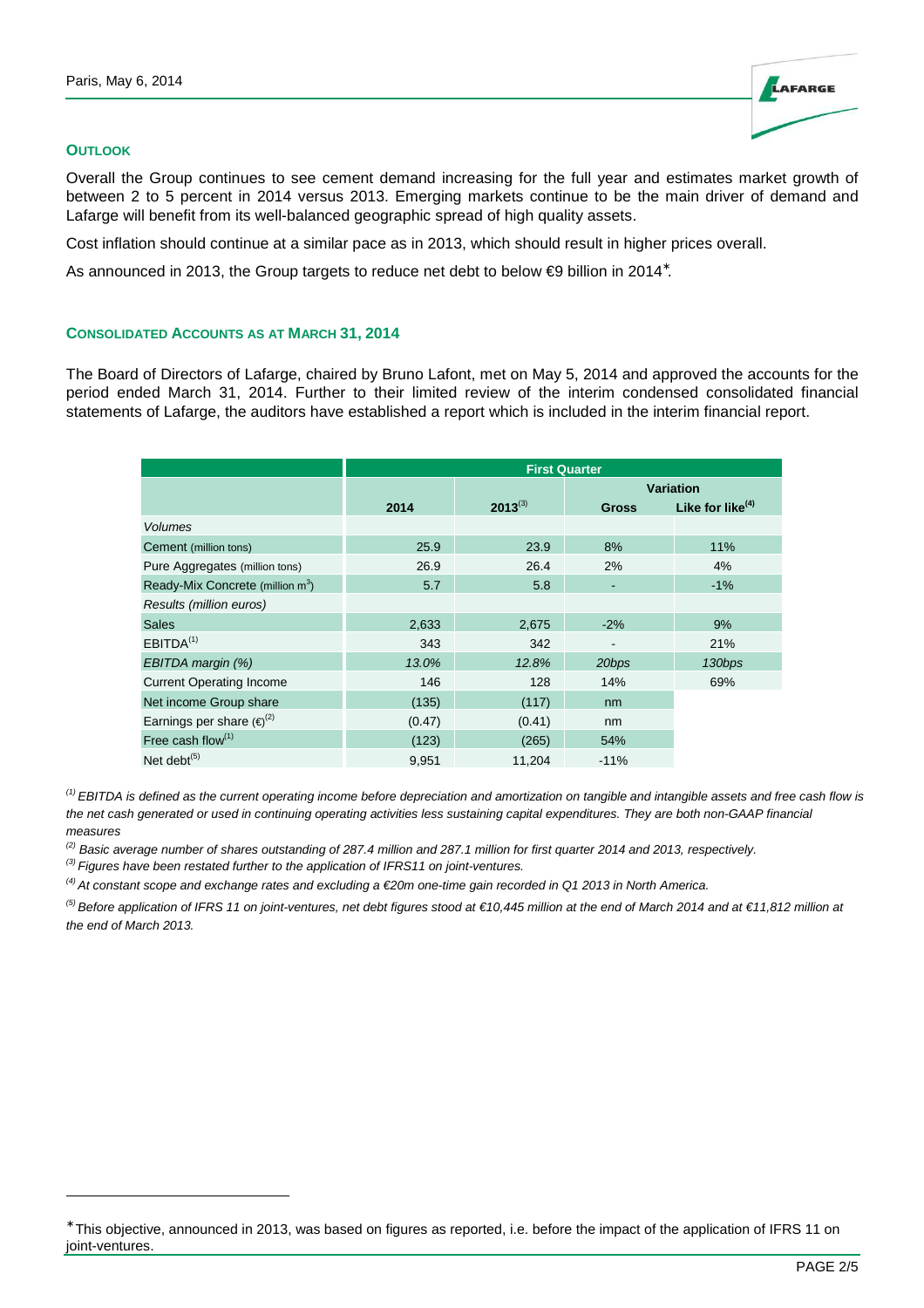

# **EBITDA (**1) **RESULTS BY REGION**

| $(\epsilon m)$             | <b>First Quarter</b> |              |                  |                        |  |
|----------------------------|----------------------|--------------|------------------|------------------------|--|
|                            |                      | $2013^{(3)}$ | <b>Variation</b> |                        |  |
|                            | 2014                 |              | Gross            | Like for like $^{(2)}$ |  |
| North America              | (62)                 | (13)         | nm               | nm                     |  |
| <b>Western Europe</b>      | 39                   | 7            | nm               | nm                     |  |
| Central and Eastern Europe | (17)                 | (35)         | nm               | nm                     |  |
| Middle East and Africa     | 250                  | 217          | 15%              | 21%                    |  |
| Latin America              | 38                   | 51           | $-25%$           | 20%                    |  |
| Asia                       | 95                   | 115          | $-17%$           | $-4%$                  |  |
| <b>TOTAL</b>               | 343                  | 342          |                  | 21%                    |  |

 $^{(1)}$  EBITDA is defined as the current operating income before depreciation and amortization on tangible and intangible assets and is a non-GAAP financial measure.

<sup>(2)</sup> Like for like variations are calculated excluding the impact of scope, exchange rates and a €20m one-time gain recorded in Q1 2013 in North America.

 $^{(3)}$  Figures have been restated further to the application of IFRS11 on joint-ventures.

#### **SALES DEVELOPMENT AND FINANCIAL RESULTS**

Cement volumes increased 11% at constant scope in the quarter, notably supported by our innovation actions, solid trends in Middle East Africa, improved conditions in most European countries and the startup of our new plant in Rajasthan. Q1 is traditionally a lower quarter in our business due to the seasonality effect in the northern hemisphere. Weather conditions were contrasted across the countries where we operate with mild weather conditions in most central and eastern European countries but a particularly harsh winter in North America and in Russia and heavy rains in a few other regions, like the western part of France or South Africa. It is worth noting that in North America, the underlying market trends are solid. Our aggregates and ready-mix volumes were respectively up 4% and down 1% in the quarter. These product lines have a larger exposure to North America and have consequently been more affected by the prevailing weather conditions in this region.

Consolidated sales were up 9% at constant scope and exchange rates, with the combination of higher volumes and increased prices across all of our product lines to address cost inflation. As expected, exchange rates impacted negatively our sales by -8% in the first quarter (€-195 million), reflecting the appreciation of the Euro against several emerging currencies starting second half of 2013.

Q1 EBITDA was also impacted by exchange rates (-10%, or €-29 million) and compares to a Q1 2013 EBITDA that included a one-time gain (€20 million gain linked to management's decision to review pension commitments in North America). On a like for like basis, EBITDA increased 21%, reflecting the solid volume trends and the result of our cost saving and innovation actions and despite a negative €34 million impact of destocking as we continue to optimize our level of inventories. Cement prices were up 2% compared to Q1 2013 and increased 1.5% compared to Q4 2013, in response to cost inflation.

Net loss Group Share in the quarter, at €-135 million, reflects the seasonality of our volumes.

Net debt declined by €1.3 billion relative to Q1 last year. It moved slightly higher compared to year-end 2013 due to normal seasonal working capital needs which was though limited thanks to our actions to optimize our inventories level and to the proceeds from divestments received in Q1.

#### **DIVESTMENTS AND INVESTMENTS**

Lafarge received €348 million in cash for divestments in the quarter, including the 20% remaining stake in the Gypsum partnership with Etex and Maryland aggregates assets (US).

Investments totaled €238 million for the quarter.

- Sustaining capital expenditures remained almost stable at €54 million.
- Development investments amounted to €184 million in the first quarter of 2014. It mainly included the finalization of our plant in Kaluga (Russia) which produced its first cement in April and investments in our projects in North America (Exshaw – Canada and Ravena – United States) as well as a range of debottlenecking projects.

Going forward, we plan to continue to selectively invest in our core geographies, notably in sub-Saharan Africa, where we have announced a plan to increase our capacity in the region by 10 million tonnes over 4 years.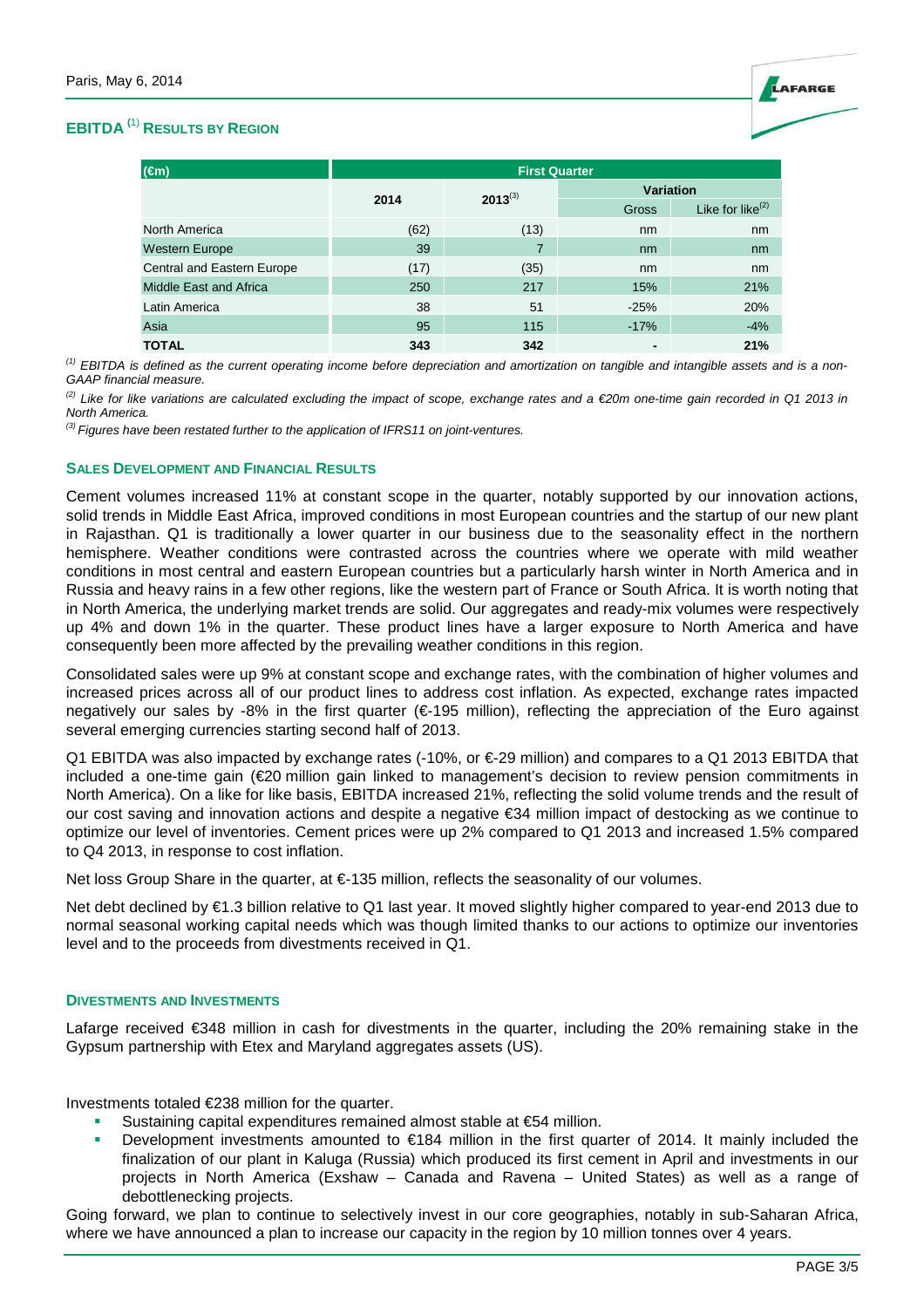

#### **MERGER OF EQUALS TO CREATE LAFARGEHOLCIM**

On April 7, 2014, Lafarge and Holcim announced their project to combine the two companies through a merger of equals, unanimously approved by their respective Boards of Directors and fully supported by the core shareholders of both companies. Update on the process will be provided as and when relevant. Information on the project is available on Lafarge Website: http://lafargeholcim.projet-fusion.com/fr.

### **IMPACT OF IFRS 11**

In compliance with the IFRS accounting standards, the Group has applied the new standard IFRS 11 from January 1<sup>st</sup>, 2014. IFRS requires restating the comparable period of 2013 to have comparable information from one year to the other.

The main impact resulting from the application of IFRS 11 is that joint ventures held by the Group that were previously consolidated using proportionate consolidation method, are now accounted for under the equity method. It results in a reclassification from their contribution on a separate line in the profit and loss statement and the balance sheet with no impact on Net income – Group share and Equity – Group share.

You will find hereafter the Group's key figures as (i) now published in accordance with IFRS 11 and (ii) pro-forma as if we have continued to apply the previous standard.

| <b>First Quarter Key Figures</b>             | As published - after application<br>of IFRS 11 |        | Pro forma - before application<br>of IFRS 11 |        |
|----------------------------------------------|------------------------------------------------|--------|----------------------------------------------|--------|
|                                              | 2014                                           | 2013   | 2014                                         | 2013   |
| <b>Volumes</b>                               |                                                |        |                                              |        |
| Cement (million tons)                        | 25.9                                           | 23.9   | 31.0                                         | 28.7   |
| Pure Aggregates (million tons)               | 26.9                                           | 26.4   | 33.3                                         | 32.9   |
| Ready-Mix Concrete (million m <sup>3</sup> ) | 5.7                                            | 5.8    | 6.6                                          | 6.7    |
| <b>Results (million euros)</b>               |                                                |        |                                              |        |
| Sales                                        | 2,633                                          | 2,675  | 3,123                                        | 3,136  |
| EBITDA <sup>(1)</sup>                        | 343                                            | 342    | 398                                          | 380    |
| EBITDA margin (%)                            | 13.0%                                          | 12.8%  | 12.7%                                        | 12.1%  |
| <b>Current Operating Income</b>              | 146                                            | 128    | 162                                          | 124    |
| Net income Group share                       | (135)                                          | (117)  | (135)                                        | (117)  |
| Earnings per share $(e)^{(2)}$               | (0.47)                                         | (0.41) | (0.47)                                       | (0.41) |
| Free cash flow $(1)$                         | (123)                                          | (265)  | (200)                                        | (297)  |
| Net debt                                     | 9,951                                          | 11,204 | 10,445                                       | 11,812 |

<sup>(1)</sup> EBITDA is defined as the current operating income before depreciation and amortization on tangible and intangible assets and free cash flow is the net cash generated or used in continuing operating activities less sustaining capital expenditures. They are both non-GAAP financial measures.

 $^{(2)}$  Basic average number of shares outstanding of 287.4 million and 287.1 million for first quarter 2014 and 2013, respectively.